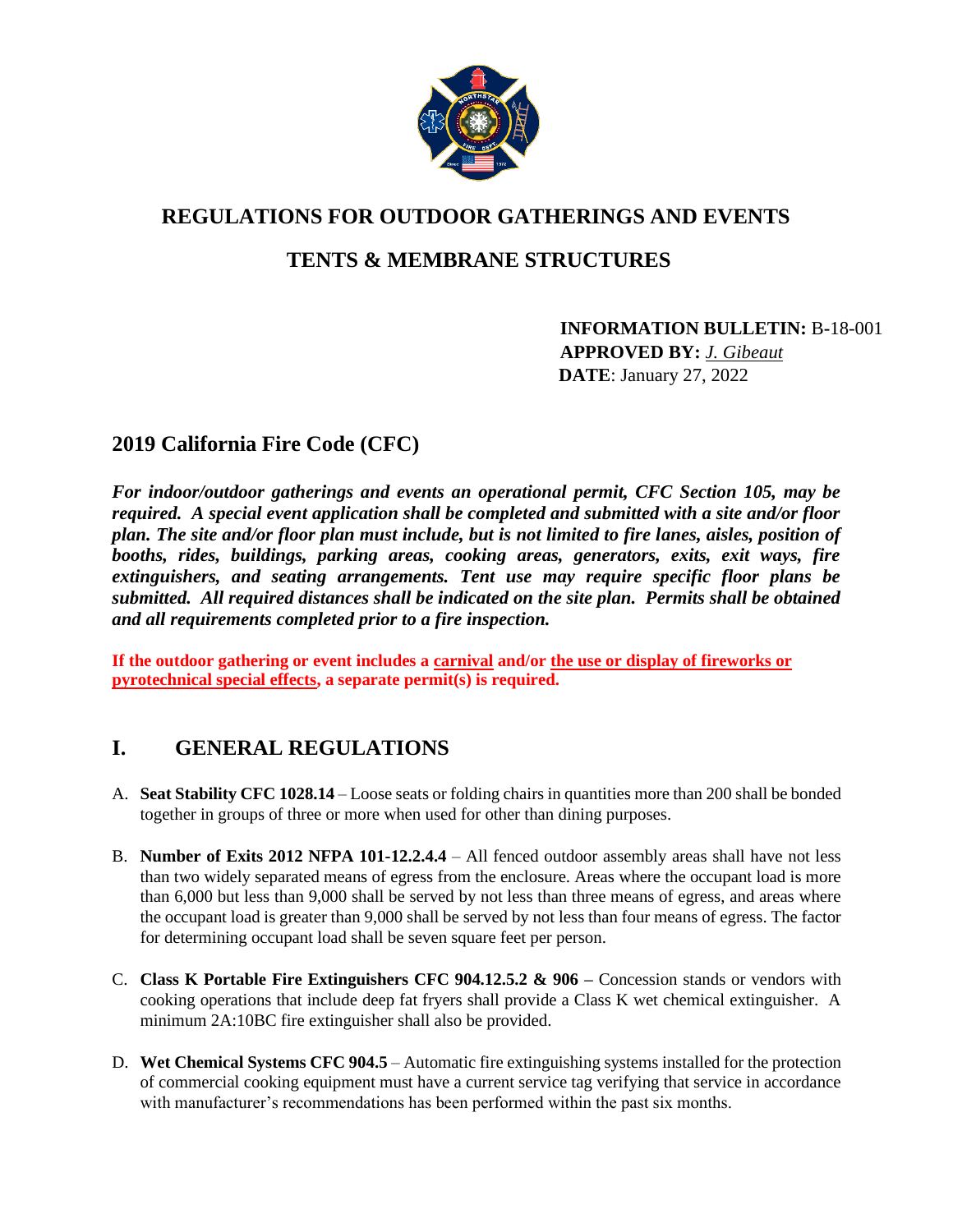- E. **Stages - Portable Fire Extinguishers CFC 906 -** All stages shall have access to a minimum 2A:10BC fire extinguisher within 75 feet of travel distance.
- F. **Portable Fire Extinguishers CFC 906** Fire extinguishers with a minimum rating of 2A:10BC shall be located throughout the event. Maximum travel distance from any point within the event to a portable fire extinguisher shall not exceed 75 feet.
- G. **Dimensions CFC 503.2.1** Fire apparatus access shall be provided and have an unobstructed width of not less than 20 feet exclusive of shoulders, except approved security gates in accordance with Section 503.6 and an unobstructed vertical clearance of not less than 13 feet 6 inches. Alternate means of access or reduced clearances may be approved by the fire marshal.
- H. **Generators CFC 906** Each generator or generator area shall be/have:
	- 1. Placed a minimum of 5 feet from openings (building's windows, doors, etc…)
	- 2. Placed in an area where attendees are unlikely to come into contact with it, and be placed at least 10 feet from any combustible materials. It shall be located a minimum of 20 feet from tents or canopies.
	- 3. Placed in such a location that it blocks a normal path of travel, then an accessible path of travel is required when the public right-of-way is obstructed.
	- 4. Cable ramps or rubberized mats should be used to cover all cords, wires, hoses, etc. located within a path of travel.
	- 5. All back-up fuel stored separately and away from the generator.
	- 6. When refueling a portable generator, you must wait until the generator cools, and then refill it from a self-closing safety can.
	- 7. An ABC-type portable fire extinguisher with a minimum 2A:10BC rating must be on-hand and easily accessible at all times. A "K-class" extinguisher is acceptable.
- I. **Extension Cords CFC 605.5** Temporary power cords shall not be affixed to structures, extended through walls, or subject to environmental or physical damage. Cords must be secured to prevent a tripping hazard. Large diameter cords must be provided with cord bridges or ramps to facilitate the crossing of wheel chairs, strollers, and similar wheeled equipment.
- J. **Secured Gates and Barricades CFC 503.5.1** When required, gates and barricades shall be secured in an approved manner. Roads, trails, and other access ways that have been closed and obstructed in the manner prescribed by Section 503.5 shall not be trespassed on or used unless authorized by the fire code official.
- K. **Obstruction of Fire Apparatus Access Roads CFC 503.4**  Fire apparatus access roads shall not be obstructed in any manner, including parking of vehicles. Minimum road widths shall be maintained unless approved by the fire code official.
- L. **Obstruction CFC 507.5.4 , 509.2 and CA Vehicle Code 22514** Posts, fences, vehicles, growth, trash, storage and other materials or objects shall not be placed within 15 feet of fire hydrants, fire department inlet connections or fire protection system control valves in a manner that would prevent such equipment or fire hydrants from being immediately discernible. The fire department shall not be deterred or hindered from gaining immediate access to fire protection equipment and hydrants.
- M. **Means of Egress Continuity CFC 1003.6**  The path of egress travel along a means of egress shall not be interrupted by any building element other than a means of egress component as specified in chapter 1003. Obstructions shall not be placed in the required width of a means of egress except projections permitted by chapter 10. The required capacity of a means of egress system shall not be diminished along the path of egress travel.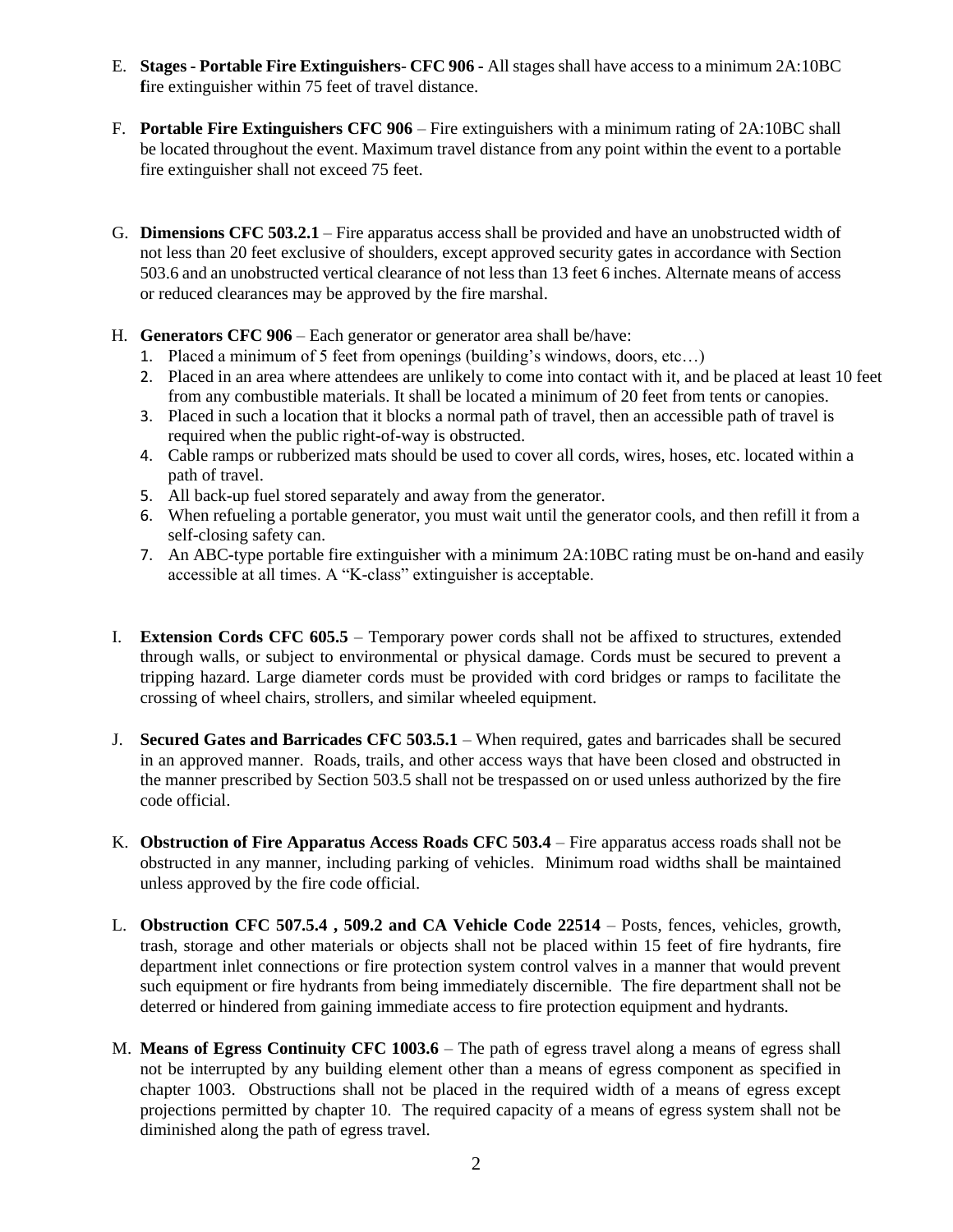N. **Securing of compressed gas containers, cylinders or tanks CFC 5303.5.3** – All compressed gas containers, cylinders and tanks shall be secured to prevent falling caused by contact, vibration or seismic activity. Shall be secured to a fixed object with one or more restraints, secure on a cart or other mobile device designed for the movement of compressed gas containers, cylinders or tanks.

### **II. PARADE FLOATS NFPA 1 Section - 10.17**

A. **Fire Protection – NFPA 1 Section - 10.18.2 –** Motorized parade floats and towing apparatus shall be provided with a minimum 2A:10BC rated portable fire extinguisher readily accessible to the operator.

### **III. TENTS AND MEMBRANE STRUCTURES**

#### **Definitions**

- A. **Membrane Structure CA Building Code (CBC), Chapter 31** An air-inflated, air supported, cable, or frame-covered structure as defined by the CBC, and not otherwise defined as a tent.
- B. **Tent –** A structure, enclosure or shelter, with or without sidewalls or drops, constructed of fabric or pliable material supported by any manner except by air or the contents it protects.

#### **Requirements:**

A. **Locations – CFC 3103.8.2** - Tents shall not be located within 20 feet of lot lines, buildings, membrane structures, tents, parked vehicles, or internal combustion engines. For the purpose of determining required distances, support ropes and guywires shall be considered as part of the tent (See Code Exceptions).

When tents are used for assembly purposes, vehicles necessary to the operation of the establishment shall be parked at least 20 feet from any tent. No other vehicle shall be parked less than 100 feet from any tent except vehicles parked on a public street shall park at least 20 feet from any tent.

- B. **Flame Propagation Performance Treatment CFC 3104.2 –** Before a permit is granted, the owner or agent shall file with the fire code official a certificate executed by an approved testing laboratory certifying that the tents and membrane structures and their appurtenances; sidewalls, drops and tarpaulins; floor coverings; bunting and combustible decorative materials and effects, including sawdust when used on floors or passageways, are composed of material meeting the flame propagation performance criteria of NFPA 701 or shall be treated with a flame retardant in an approved manner and meet the flame propagation performance criteria of NFPA 701, and that such flame propagation performance criteria are effective for the period specified by the permit.
- C. **Label – CFC 3104.3**  Membrane structures or tents shall have a permanently affixed label bearing the identification of size and fabric or material type.
- D. **Combustible materials – CFC 3104.5**  Hay, straw, shavings or similar combustible materials shall not be located within any tent or membrane structure containing an assembly occupancy, except the materials necessary for the daily feeding and care of animals. Sawdust and shavings utilized for a public performance or exhibit shall not be prohibited provided the sawdust and shavings are kept damp. Combustible material shall not be permitted under stands or seats at any time.
- E. **Portable Fire Extinguishers – CFC 3104.12 & 906 -** Portable fire extinguishers are required to be located such that travel from any point in the tent or temporary membrane structure to a fire extinguisher does not exceed 75 feet. Fire extinguishers are to have a minimum rating of 2A:10BC and be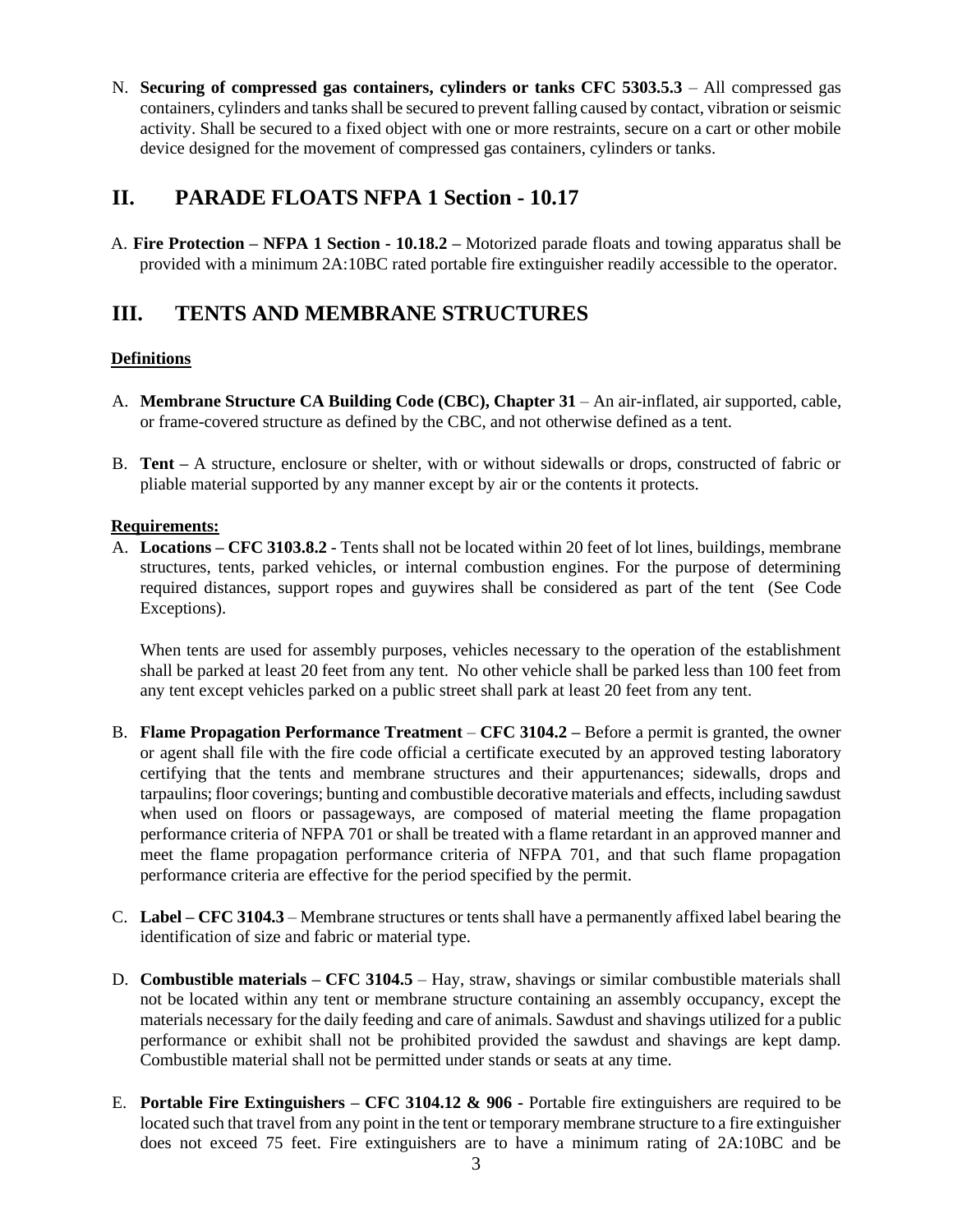permanently mounted on a support member. (See CFC 3104.12 for exact regulations, Title 19, Division 1, Chapter 2, Article 2, Section 319)

- F. **Occupant Load Factors - CFC 3104.14** The maximum occupant load of the tent or membrane structure is to be determined by the fire department in accordance with the occupant load limits for assembly occupancies.
- G. **Means and Maintenance of Egress CFC - 3103.12.1, 3103.12.8**  Exits shall be spaced at approximately equal intervals around the perimeter and shall be located such that all points are 100 feet or less from an exit. There shall be at least one exit and not less than the number of exits required by Table 3103.12.2. Exit openings from tents shall remain open unless covered by a flame-resistant curtain that is free sliding on a metal support located a minimum of 8 feet above the floor and arranged such that no part of the curtain obstructs the exit. Exit curtains shall be of a color that contrasts with the color of the tent. Exit doors shall swing in the direction of exit travel. Exit width and access shall be maintained to a public way. (CFC 3103.12.3)
- H. **Aisles and seating - CFC 1029.14, 1029.12-1029.12.1.2, 3103.12.5 and Title 19, Division 1, 3.06(a)** - Aisles shall not be less than 44 inches in width. Seating row widths shall not be less than 12 inches. Rows shall be increased by 0.3 inch for every additional seat beyond 14, but the width need not be more than 22 inches. When more than 200 loose seats or folding chairs are used they shall be bonded together in groups of three or more.
- I. **Exit signs & Emergency Illumination – CFC 3103.12.6, 3103.12.6.1** Exits shall be clearly marked. Exit signs shall be installed at required exit doorways and where otherwise necessary to indicate clearly the direction of egress when the exit serves an occupant load of 50 or more. Means of egress illumination shall be provided. Power for these devices shall be provided from two separate circuits, one of which shall be separate from all other circuits for occupant loads of 300 or less.

For occupancy loads in excess of 300, an emergency power source shall be provided by batteries, onsite generator, etc.

- J. **Smoking CFC 3104.6** Smoking is prohibited in membrane structures and tents or in adjacent areas where hay, straw, sawdust, or other combustible materials are stored or used. "NO SMOKING" signs shall be conspicuously posted.
- K. **Open or Exposed Flame CFC 3104.7** Open Flame or other devices emitting flame, fire or heat or any flammable or combustible liquid, gas, charcoal or other cooking device or any other unapproved devices shall not be permitted inside or located within 20 feet of the tent or membrane structures while open to the public unless approved by the fire code official.
- L. **Heating and Cooking Equipment – CFC 3104.15-3104.15.7** Cooking and heating equipment shall be vented to the outside air by approved means. Vents and flues shall be a minimum of 12 inches from sides and tops of tents and temporary membrane structures. Cooking and heating equipment shall not be located within 10 feet of an exit or combustible material. Tents where cooking is performed shall be separated from membrane structures, other tents by a minimum of 20 feet. Outdoor cooking that produces sparks or grease-laden vapors shall be at least 20 feet from tents and membrane structures. The warming of previously prepared food is not considered to be cooking and is exempt from these requirements.
- M. **Heaters -** A propane heater may be used for outdoor areas with the following restrictions: It must be located at least 20 feet from any combustible materials;  $\cdot$  It must be securely attached to the ground.  $\cdot$ It cannot hold more than seven gallons of fuel. • An ABC-type portable fire extinguisher with a minimum 40-B rating must be on-hand and easily accessible at all times. A "K-class" extinguisher is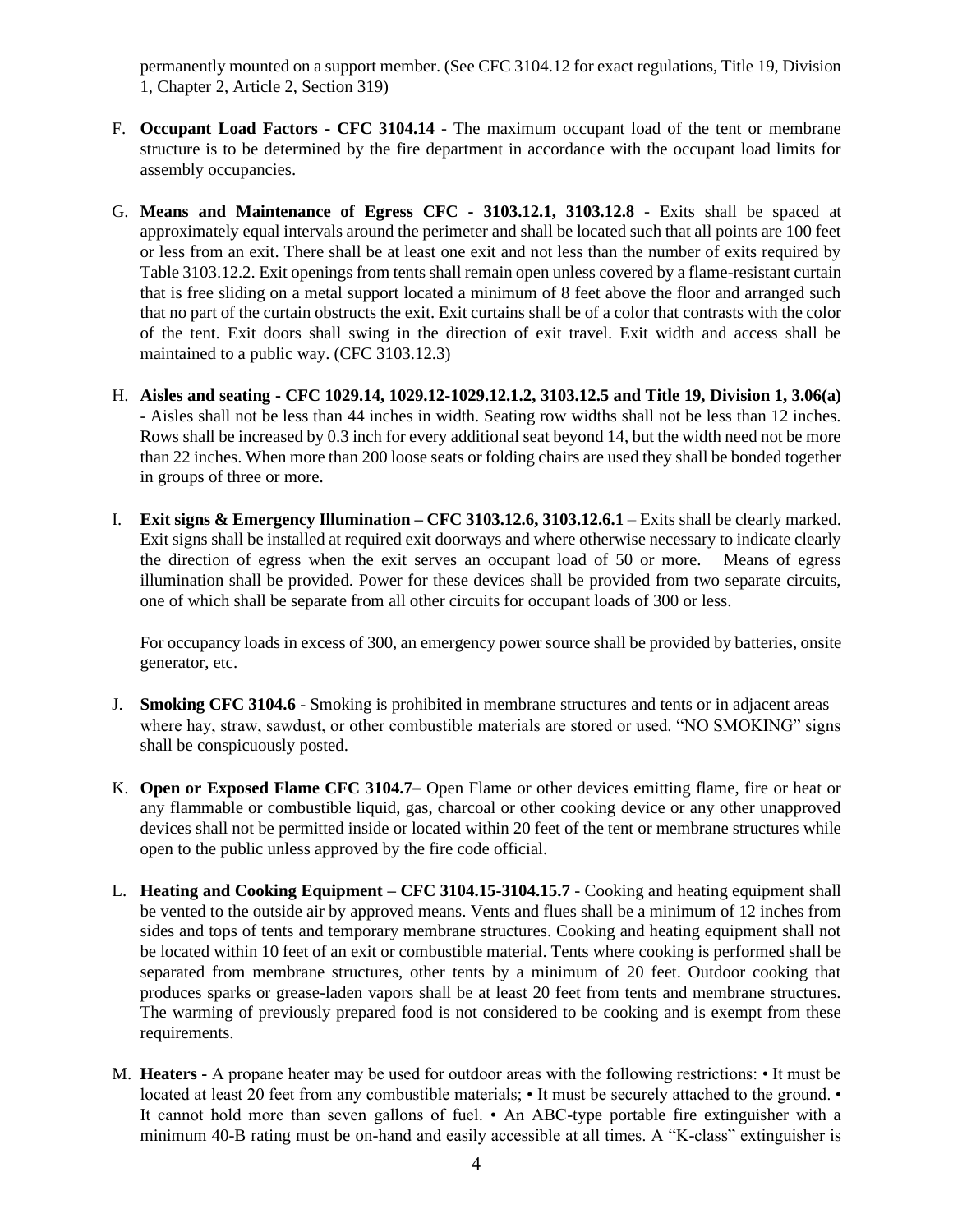acceptable. • An unvented kerosene or similarly fueled heating appliance cannot be used within a room, building or tent.

- N. **LP Gas – CFC 3104.16 -3104.16.3 -** LP-gas containers shall be located on the outside, a minimum of 10 feet for containers 500 gallons or less and 25 feet for containers more than 500 gallons from tents and temporary membrane structures. Containers shall be protected to prevent tampering, damage, or tipping over. If the area or locations does not permit the required distance please check with the Fire Inspector for an approved location.
- O. **Flammable & Combustible Liquids – CFC 3104.17 – 3104.17.2 -** Flammable-liquid-fueled equipment shall not be used in tents and temporary membrane structures. Flammable and combustible liquids shall be stored outside in an approved manner not less than 50 feet from a tent or membrane structure.
- P. **Separation of Generators CFC 3104.19** Generators and other internal combustion power sources shall be separated from tents and temporary membrane structures by a minimum of 20 feet and be isolated from contact with the public by fencing, enclosure or other approved means.
- Q. **Refueling, Flammable & Combustible Liquids – CFC 3104.17.3** Refueling shall be performed in an approved location not less than 20 feet from tents or membrane structures.
- R. **Fuel Storage - CFC 2404.18.5.1, 3104.17.3**  Fuel for vehicles or equipment shall be stored in approved containers in an approved location outside of the structure in accordance with 3104.17.2.
- S. **Vegetation Removal – CFC 3104.21** Combustible vegetation shall be removed from the area occupied by a tent or membrane structure and from areas within 30 feet of such structures.
- T. **Combustible Waste Material – CFC 3104.22 –** The floor surface inside tents or membrane structures and the grounds outside and within a 30-foot perimeter shall be kept free of combustible waste and other combustible materials that could create a fire hazard.
- U. **Obstructions – CFC 3104.23 –** Exits, aisles and passageways shall not be blocked or have their minimum clear width obstructed in any manner by ticket offices, turnstiles, concessions, chairs, equipment, animal chutes, poles or guy ropes, or anything whatsoever, nor shall they be blocked by persons for whom no seats are available.

| Occupant Load  | Minimum<br>Number of<br>Means of<br>Egress | Minimum Width of Each Means of Egress<br>(inches)<br>1 inch = 25.4 for mm |    |
|----------------|--------------------------------------------|---------------------------------------------------------------------------|----|
|                |                                            |                                                                           |    |
|                |                                            | 10 to 199                                                                 | 2  |
| 200 to 499     | З                                          | 72                                                                        | 72 |
| 500 to 999     | 4                                          | 96                                                                        | 72 |
| 1,000 to 1,999 | 5                                          | 120                                                                       | 96 |
| 2,000 to 2,999 | 6                                          | 120                                                                       | 96 |
| Over 3,000     |                                            | 120                                                                       | 96 |